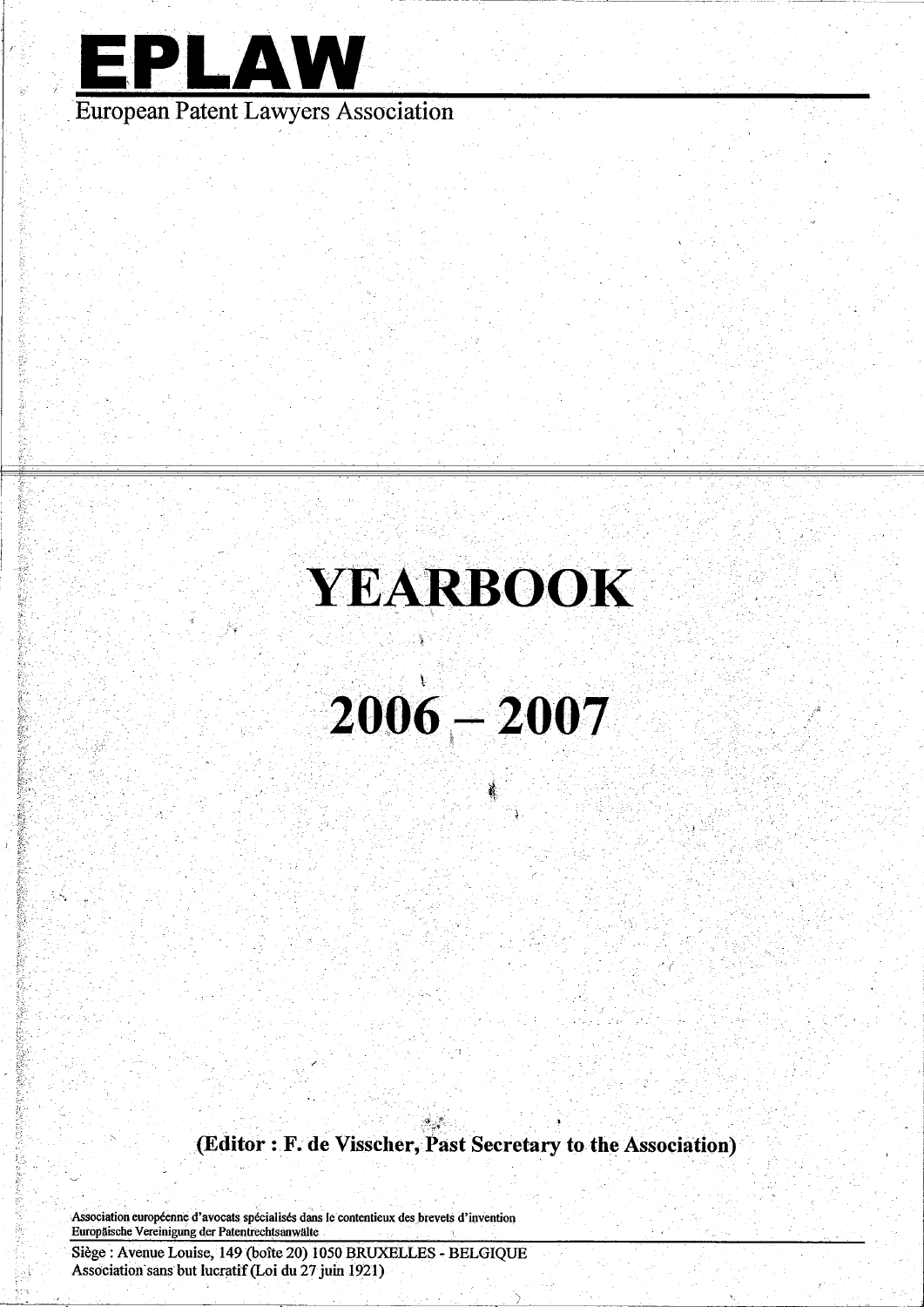#### Dear Colleagues

, When I wrote the foreword to the 2006 Yearbook i reported that the EPLA project had had a good year. The response to the Commissions' 2006 Questionnaire was overwhelming in support of EPLA and the Judges at Venice had just produced a workable set of procedural rules. .

I did however note that there was a risk that the EPLA project would be "communitised". That fear has to some extent materialised, not as a result of the actions of the Commission but rather as a result of a small, but significant, group of member states who announced their opposition to EPLA in early 2007. The significance of this number of member states is, we are told, that the necessary majority support within the EU does not exist for EPLA. It seems that the EPLA project as originally conceived is now dead. This was in fact reported at the last Venice meeting in November by Dr. Fröhlinger from the Commission who is now charged with assisting the Portuguese Presidency to find a satisfactory alternative jurisdictional regime for Europe. The latest Portuguese proposals will be reported on at our 2007 Congress. They were given a cautious but positive reception by the Judges.

I must say that I approach the 2007 Congress, my third as President, with mixed feelings. spect of patent law development; it is vital that the views of practitioners are heard I am proud that our small organisation has now become a powerful voice in Europe in lålongside those of the users if we are to have a patent system that works. I am however sad that this will be my last Congress as President. I have enjoyed the last three years enormously with the support of wonderful colleagues on the Board. The Board wil .recommend Wilem Hoyng to be the next President. of. EPLAW. I believe that under his leadership our organisation wil continue to grow in influence. I wish Wilem well and i . shall remain on the Board to support him.

. i lOOk forward to seeing you all in Brussels,

 $\blacktriangleleft$ 

j<br>J

Kevin Mooney . President

12th November 2007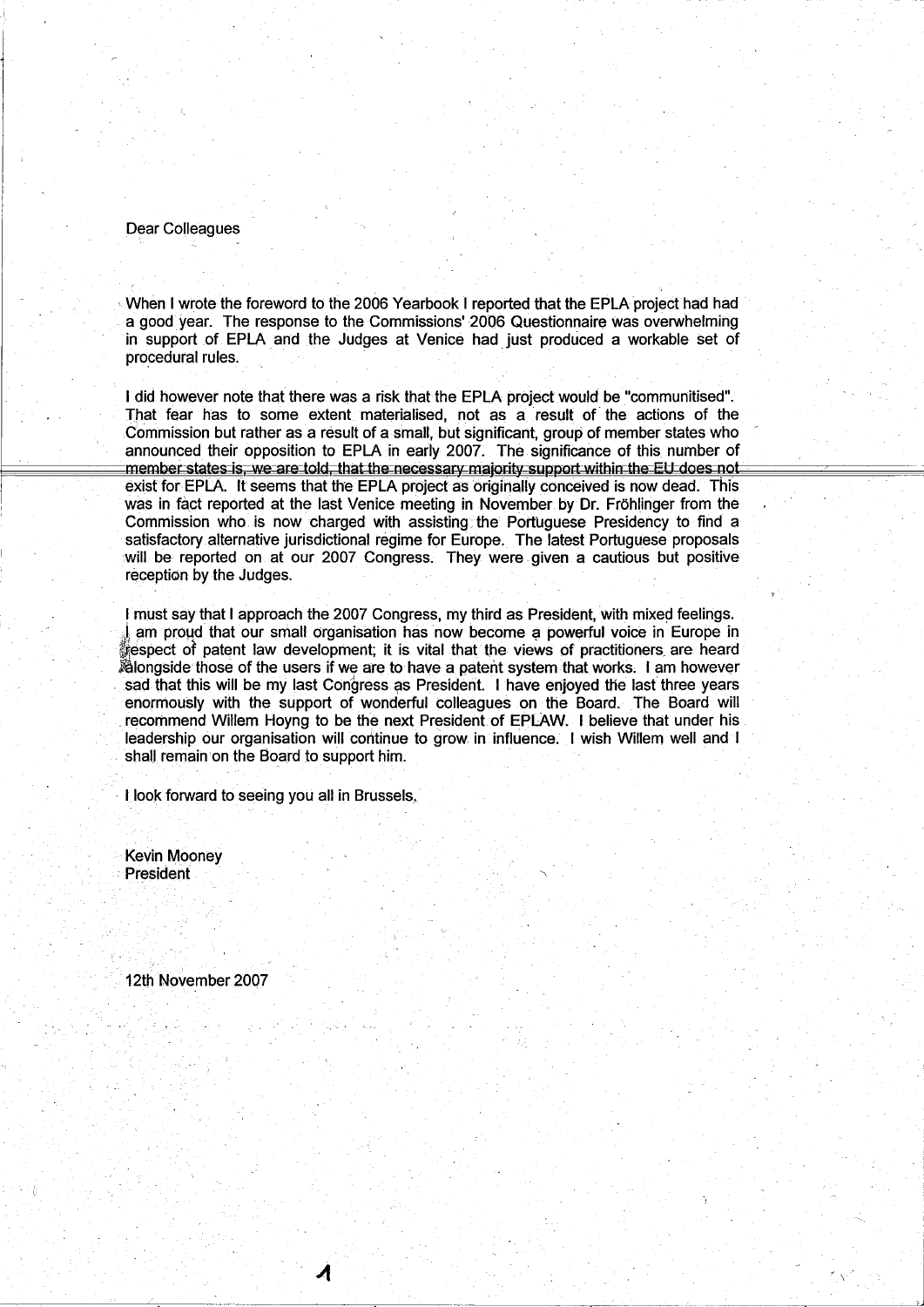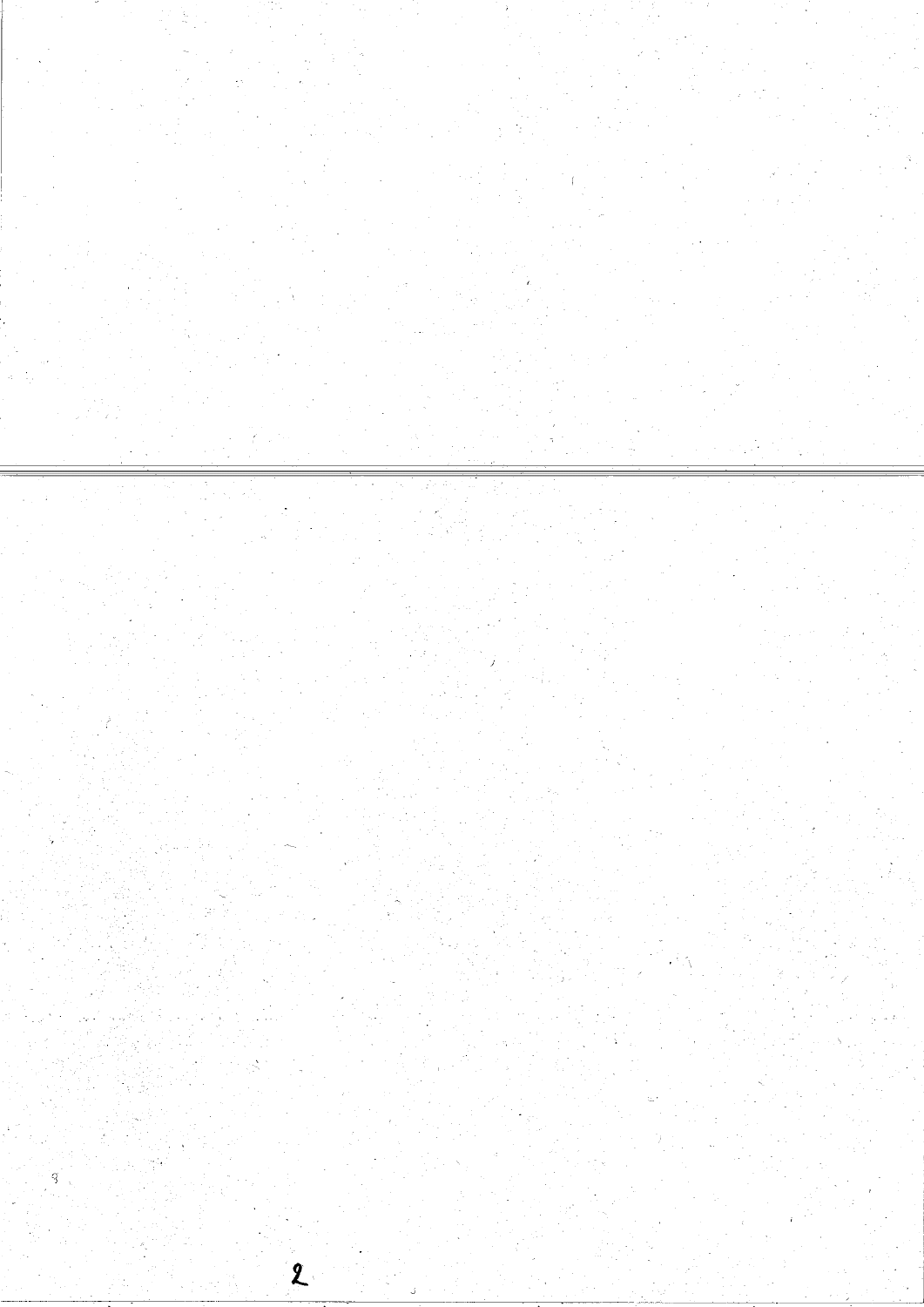



3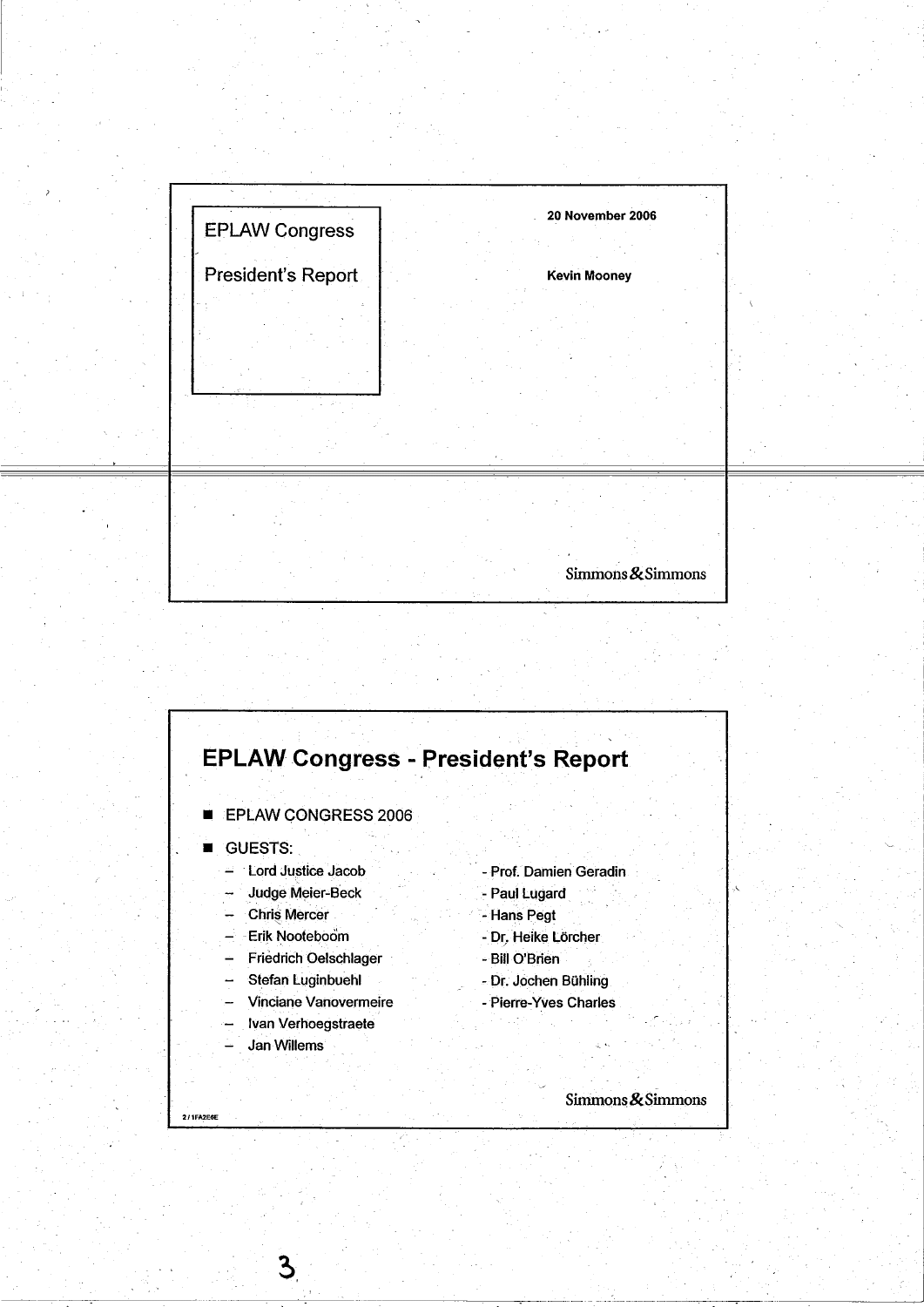



Ч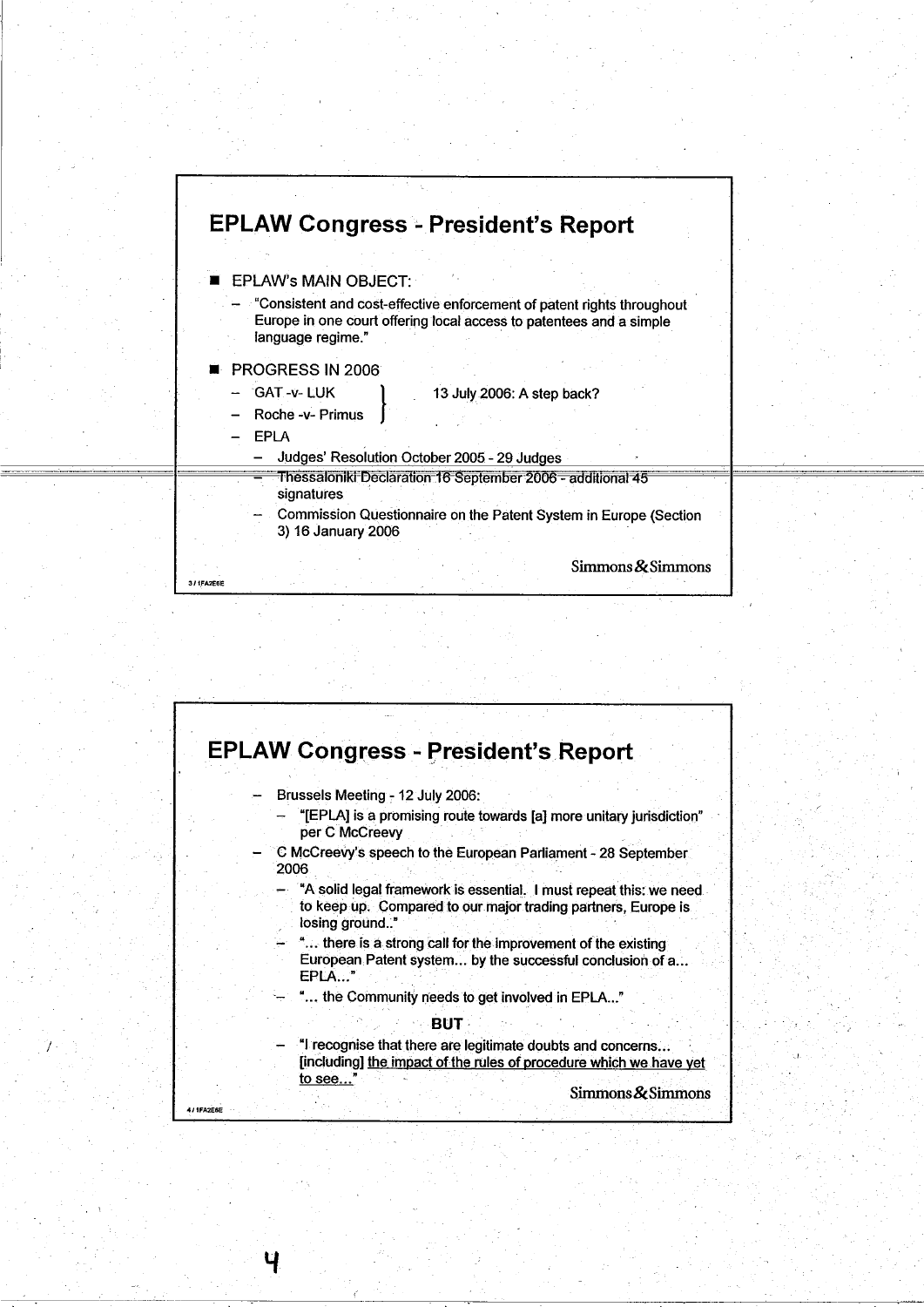### **EPLAW Congress - President's Report**

AIPPI Resolution dated 11 October 2006

"Urges the member states of the [EPC]... to adopt EPLA... as early as possible"

European Parliament Resolution on Future Patent Policy in Europe dated 12 October 2006

"Urges the Commission to explore all possible ways of improving... patent litigation systems in the EU including participation in... EPLA"

#### **BUT**

"as regards the EPLA, considers that the proposed text needs significant-improvements, which address concerns about democratic control... and a satisfactory proposal for the Rules of Procedure of the EPLA Court."

Simmons & Simmons

571FA2E6E

**EPLAW Congress - President's Report** - Venice II Resolution re. Rules of Procedure - 04 November 2006 **FUTURE:** Commission Policy Statement re. EPLA and the Community Patent - ? November 2006 German Presidency: EPLA Conference - ? June 2007 **COMMISSION QUESTIONNAIRE** Detailed Response in March 2006 Attendance at Public Hearing, July 2006 ÷ VENICE II FORUM: 02-04 NOVEMBER 2006 **Resolution on Rules of Procedure Mock Trial Future of Venice?** Simmons & Simmons 6/1FA2E6E

5